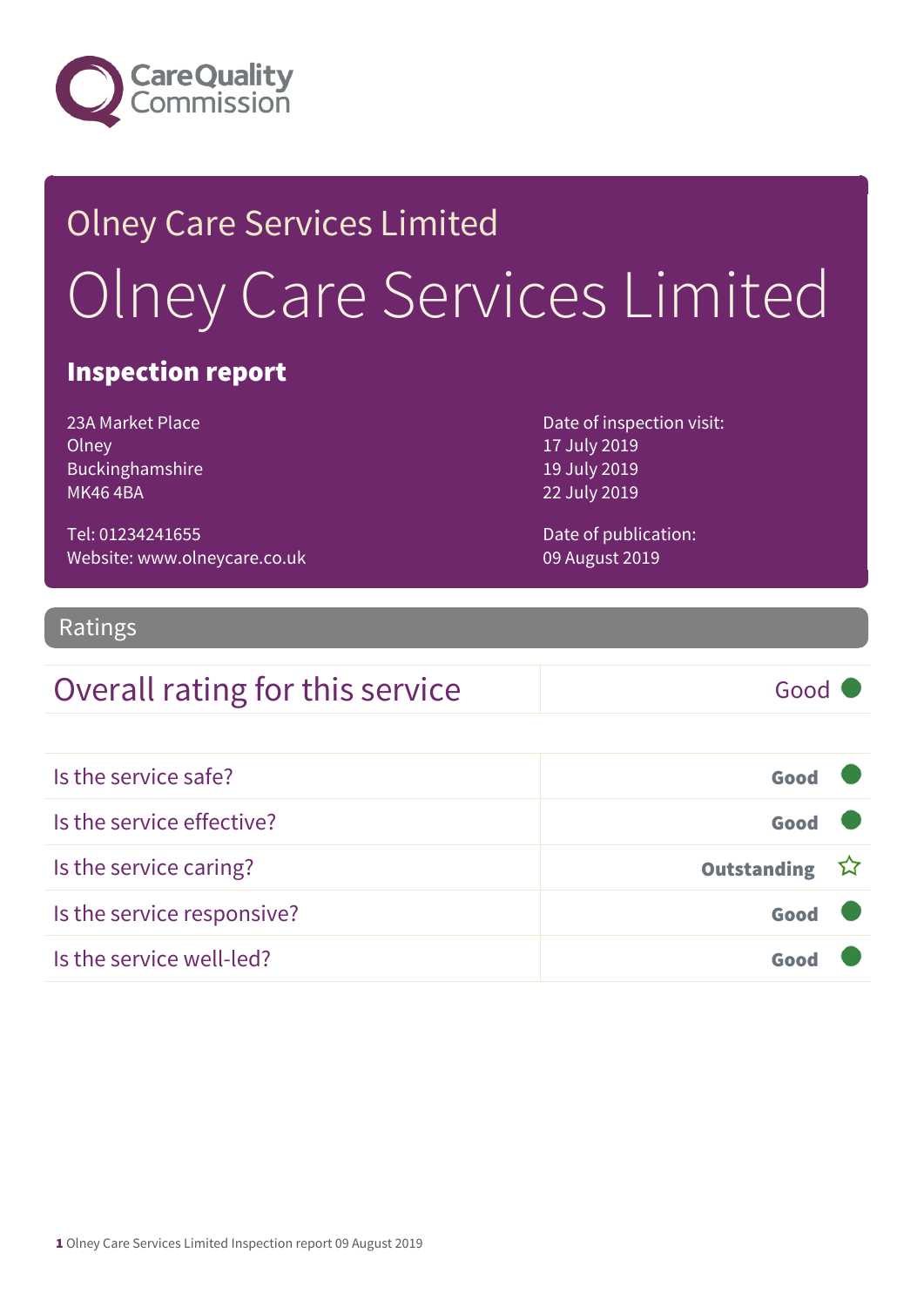### Summary of findings

### Overall summary

#### About the service:

Olney Care Services is a domiciliary care agency. The service provides personal care to people living in their own homes in the community. At the time of our inspection 69 people were receiving personal care.

Not everyone who used the service received personal care. CQC only inspects where people receive personal care. This is help with tasks related to personal hygiene and eating. Where they do we also consider any wider social care provided.

#### People's experience of using this service:

People valued their relationships with staff and felt they often went 'the extra mile' which made them feel valued. Staff treated people with extreme kindness, compassion and respect. People were supported to express their views and be involved in making decisions about their care. Staff were highly motivated and expressed determination to overcome any obstacles so that people could achieve exceptional outcomes. People were fully supported to express their views and be involved, in making decisions about how they wanted their care to be provided. Staff completely always maintained people's privacy and dignity and treated them with respect.

People received safe care and were protected against avoidable harm, neglect and discrimination. Risks to people's safety were assessed and strategies were put in place to reduce the risks. Staff were appropriately recruited and there were enough staff to provide care and support to people to meet their needs.

Where the provider took on the responsibility, people's medicines were safely managed. Systems were in place to control and prevent the spread of infection.

People's needs, and choices were assessed before they received a care package. Staff received an induction and ongoing training that enabled them to have the skills and knowledge to provide effective care.

People were supported to maintain good nutrition and hydration. Staff supported people to live healthier lives and access healthcare services when required.

People were supported to have maximum choice and control of their lives and staff supported them in the least restrictive way possible and in their best interests; the policies and systems in the service supported this practice.

People and their families were fully involved in the care planning and reviews of their care. The provider had a complaints procedure which was accessible to people using the service. This was used effectively when complaints were received by the service.

The service had good governance systems in place to ensure all aspects of the service delivery were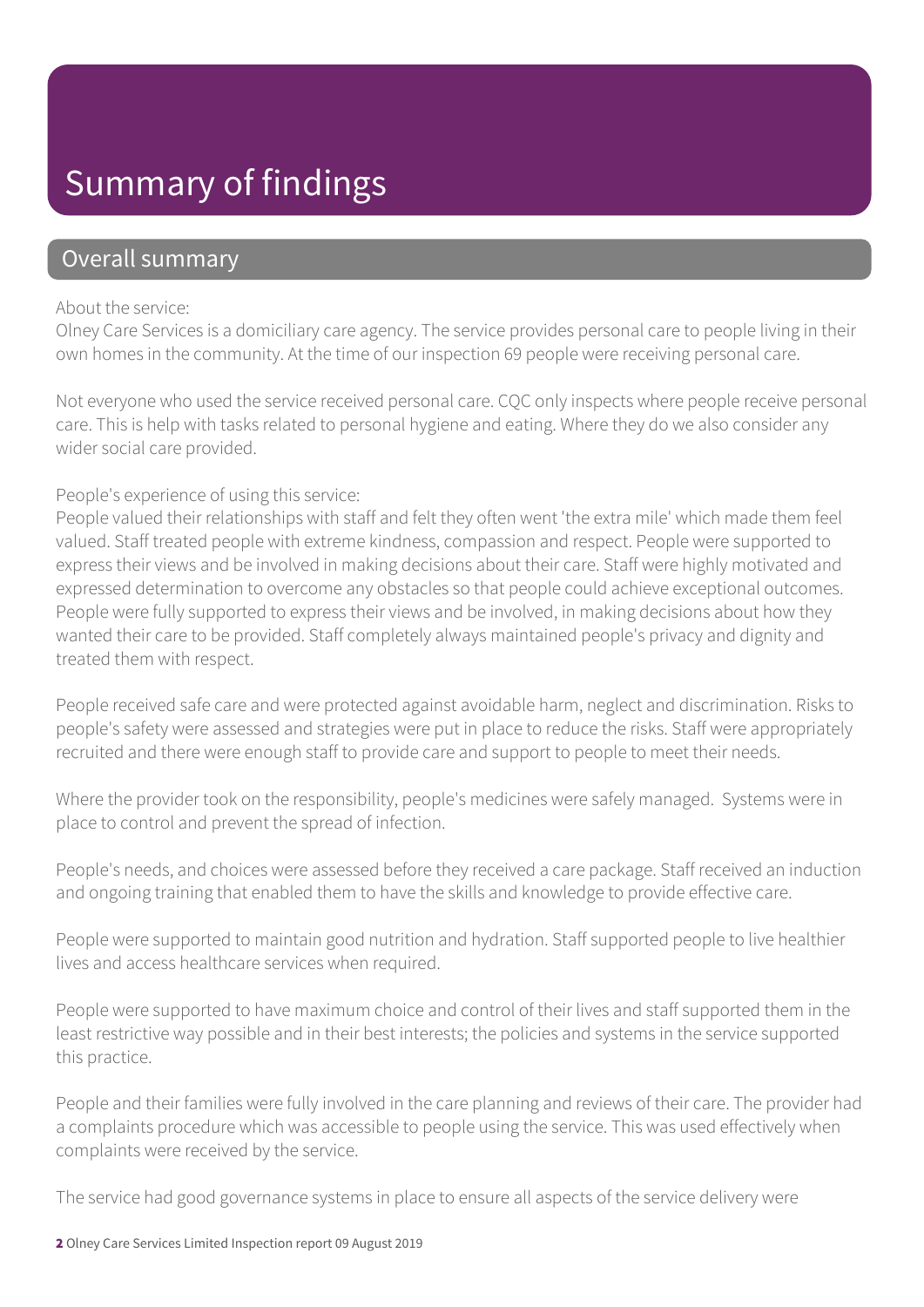continuously assessed and monitored. The service worked in partnership with outside agencies.

Rating at last inspection:

The last rating for this service was Good. The last report was published on 24 March 2017.

Why we inspected:

This was a planned inspection based on the previous rating.

Follow up:

We will continue to monitor information we receive about the service until we return to visit as per our reinspection programme. If we receive any concerning information we may inspect sooner.

For more details, please see the full report which is on the CQC website at www.cqc.org.uk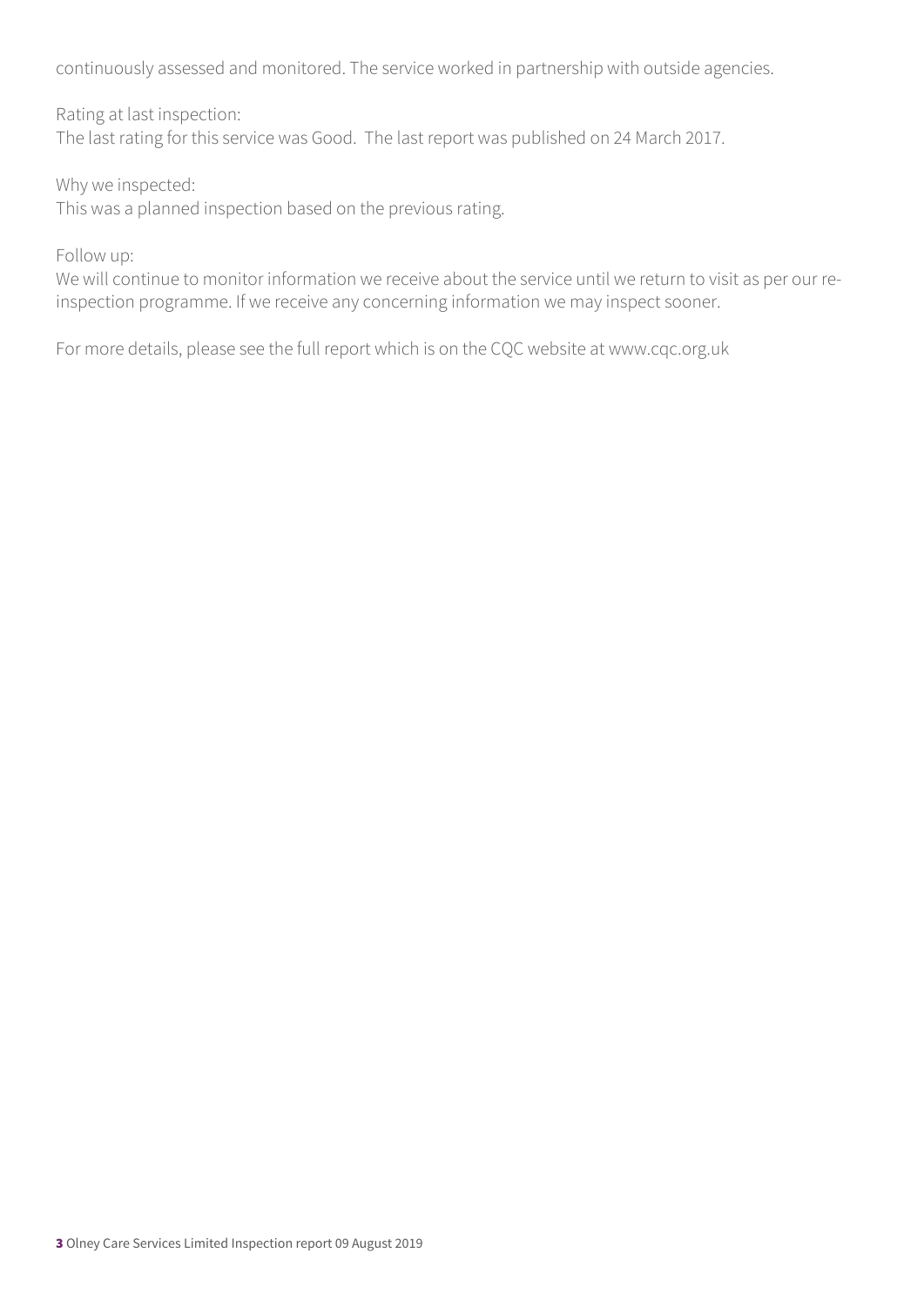### The five questions we ask about services and what we found

We always ask the following five questions of services.

| Is the service safe?                                                              | Goo           |
|-----------------------------------------------------------------------------------|---------------|
| The service was safe<br>Details are in our Safe findings below.                   |               |
| Is the service effective?                                                         | Good          |
| The service was effective<br>Details are in our Effective findings below.         |               |
| Is the service caring?                                                            | Outstanding ☆ |
| The service was exceptionally caring<br>Details are in our Caring findings below. |               |
| Is the service responsive?                                                        | Good          |
| The service was responsive<br>Details are in our Responsive findings below.       |               |
| Is the service well-led?                                                          | Good          |
| The service was well-led<br>Details are in our Well-Led findings below.           |               |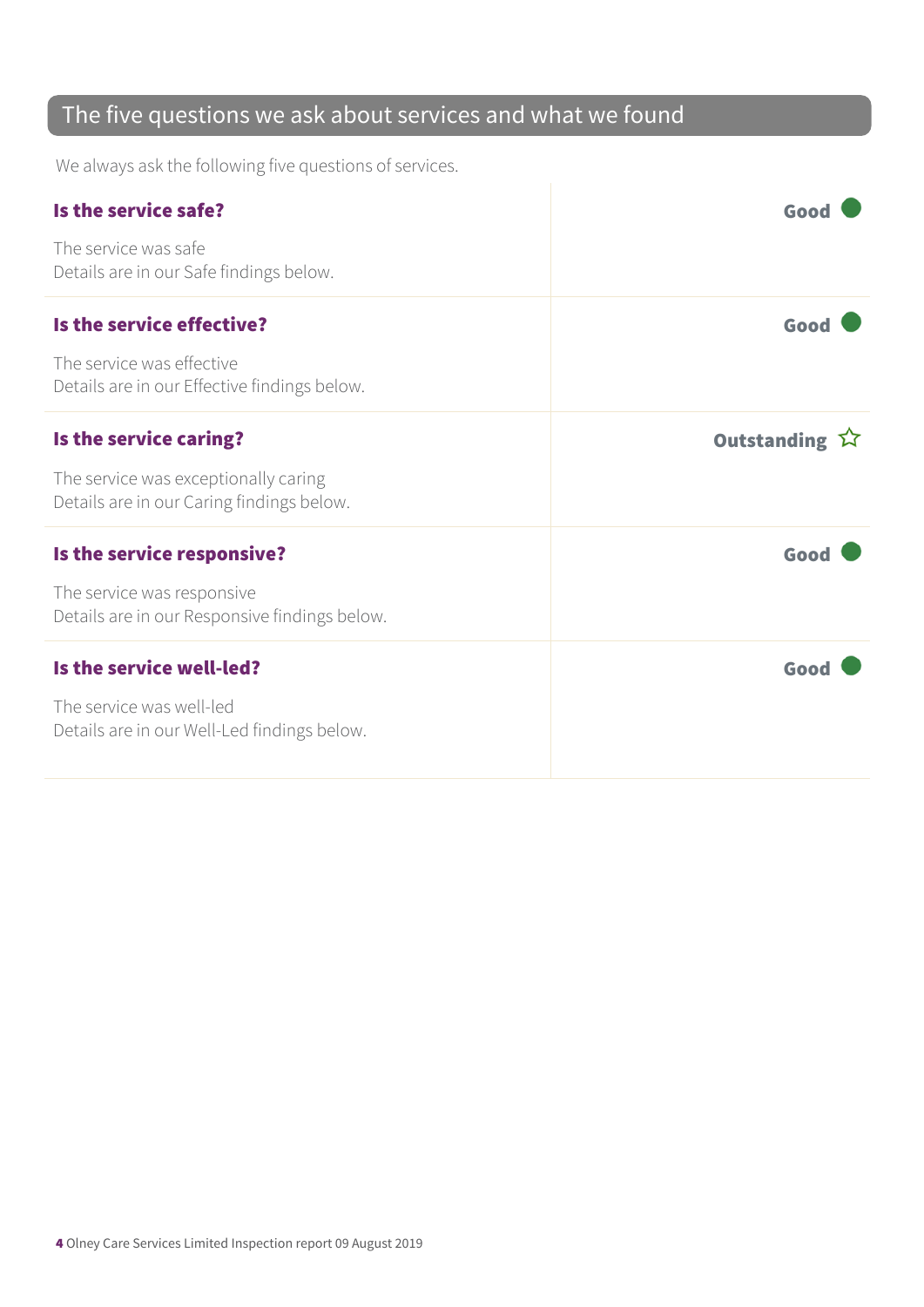

# Olney Care Services Limited Detailed findings

### Background to this inspection

#### The inspection:

We carried out this inspection under Section 60 of the Health and Social Care Act 2008 (the Act) as part of our regulatory functions. This inspection was planned to check whether the provider was meeting the legal requirements and regulations associated with the Act, to look at the overall quality of the service, and to provide a rating for the service under the Care Act 2014.

#### Inspection team:

The inspection was carried out by one inspector.

#### Service and service type:

Olney Care Services is a domiciliary care agency. It provides personal care to people living in their own houses and flats.

The service had a manager registered with the Care Quality Commission. This means that they and the provider are legally responsible for how the service is run and for the quality and safety of the care provided.

#### Notice of inspection:

We gave the service 48 hours' notice of the inspection. This was because we needed to be sure that the provider or registered manager would be in the office to support the inspection.

#### What we did before the inspection:

We reviewed information we had received about the service since the last inspection. We looked at statutory notifications about incidents and events the provider must notify us about. We also sought feedback from other professionals who work with the service. We took this information into account when we inspected the service and used all the information to plan this inspection.

#### During the inspection:

We spoke with 10 people who used the service and three people's relative. We also spoke with six members of staff that included the registered provider/manager, the service manager and four care and support staff. We looked at various records, including care records for six people who were using the service. We also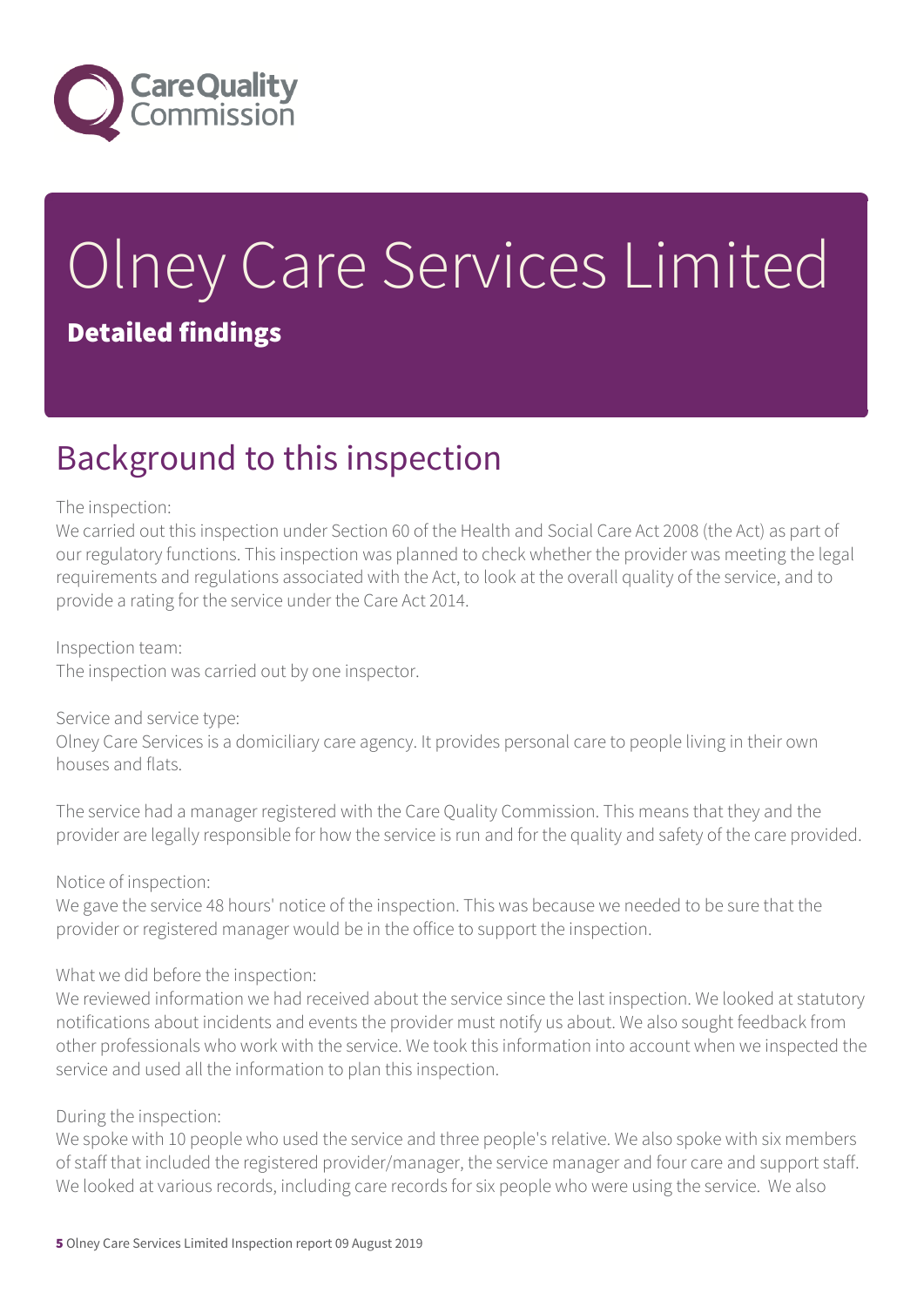examined records in relation to the management of the service such as staff recruitment files, quality assurance checks, staff training and supervision records, safeguarding information and accidents and incident information.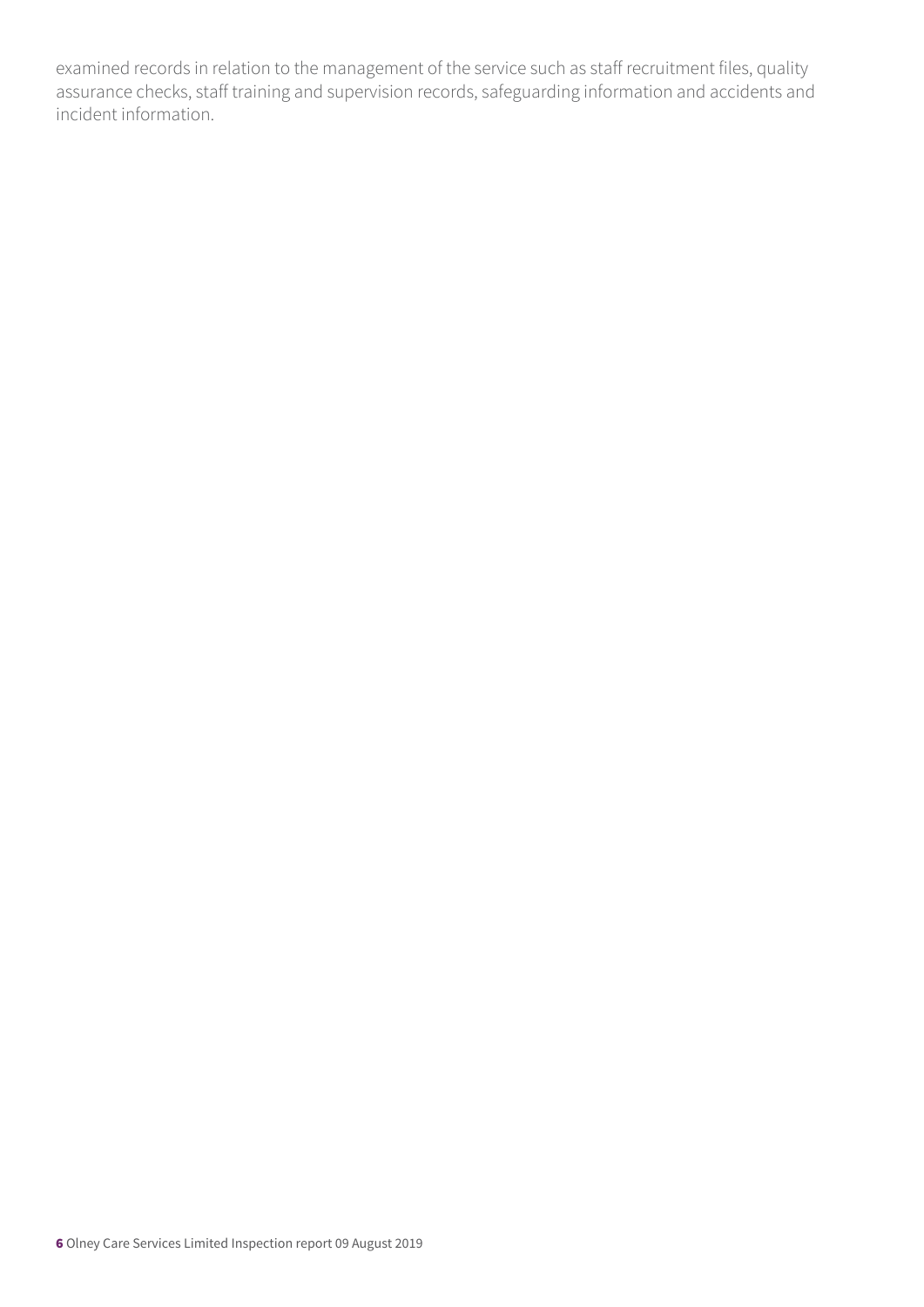### Is the service safe?

## Our findings

Safe – this means we looked for evidence that people were protected from abuse and avoidable harm.

At the last inspection this key question was rated as Good. At this inspection this key question has remained Good: This meant people were safe and protected from avoidable harm.

Systems and processes to safeguard people from the risk of abuse

- People felt safe using the service. All the people we spoke with felt that staff supported them in a safe manner. One told us, "I feel safe very safe with my carers. They are good girls and help me to stay safe from harm. I haven't had a fall in a long time." A relative said, "I have no worries about [family member's] safety."
- Staff had been trained to recognise abuse and protect people from the risk of harm. They understood how to report any concerns if needed. We saw that information about how to raise a safeguarding alert was readily available. One member of staff told us, "I would go to one of the managers without hesitation. I have confidence they would deal with it in the correct way."
- The registered manager understood their responsibilities in relation to safeguarding and they had made appropriate referrals to agencies and CQC where there had been potential safeguarding concerns.

Assessing risk, safety monitoring and management

- People's risks had been assessed and risk management plans provided staff with the information they needed to manage any identified risks. For example, people at risk of falls or where people's behaviour may pose a risk to themselves.
- Risk assessments were up to date, accurate and available to relevant staff. This meant that staff were able to follow guidance to help ensure people were consistently supported safely.

#### Staffing and recruitment

- ●There were enough staff employed and deployed to meet people's assessed needs. People told us the staff usually arrived on time, and their care was provided consistently by the same carers. One said, "My carers are very reliable. If they are late it's usually because of traffic and they will call me to let me know."
- ●Safe staff recruitment procedures were carried out by the service. The staff files contained evidence of completed background checks. For example, proof of identification and right to work in the UK, a disclosure and barring service (DBS) check, professional and character references. These checks ensured only suitable staff were employed to work at the service.

#### Using medicines safely

- Medicine systems were organised, and people were receiving their medicines as prescribed. One person told us, "I get my tablets on time and when I need them."
- The provider was following safe protocols for the administration and recording of medicines. Staff had received training in safe handling of medicines and their competencies were tested regularly.
- Medicines administration practices were regularly checked, and audits were in place to ensure compliance. Any discrepancies identified in audits were followed up with staff to improve practice.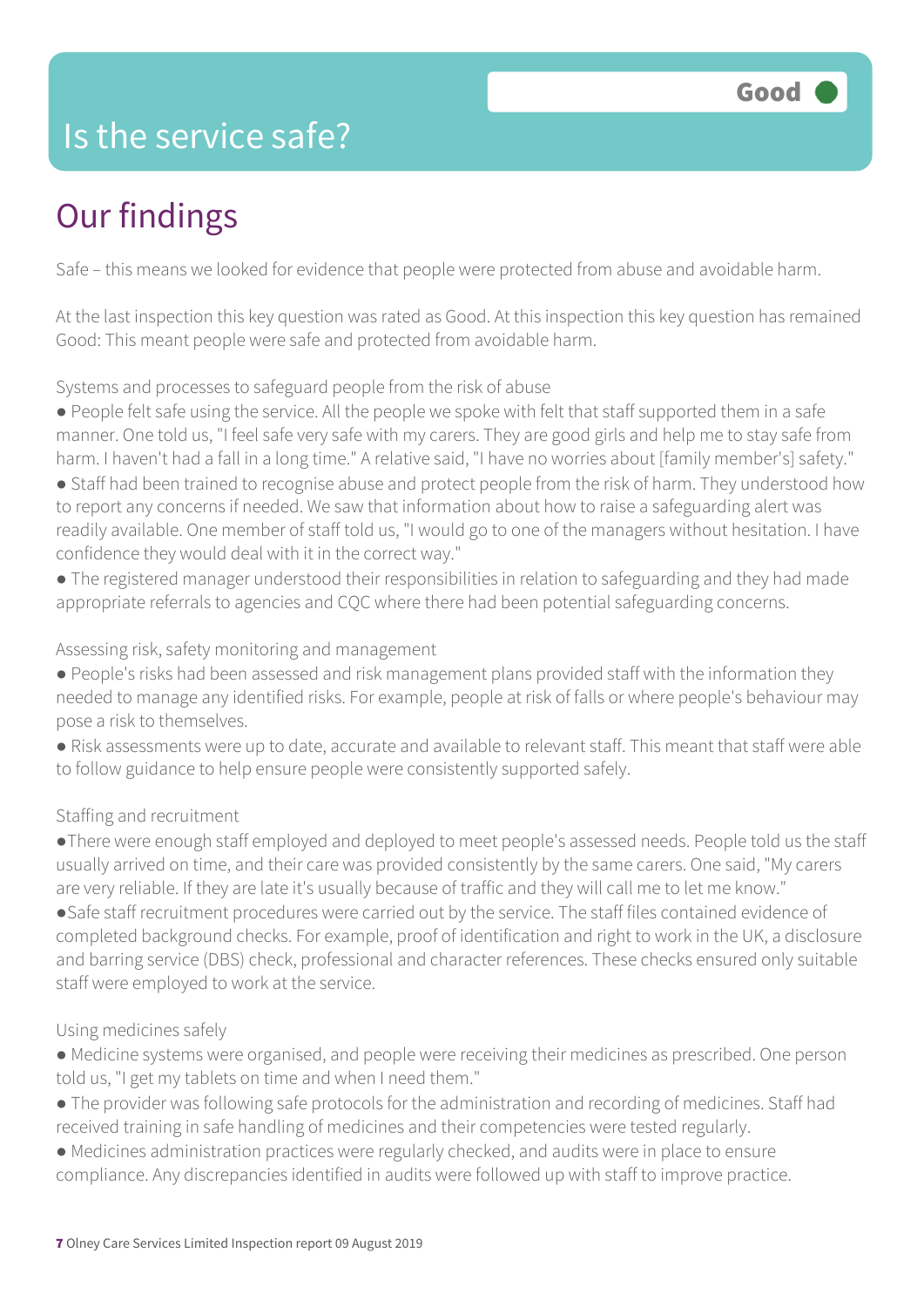Preventing and controlling infection

- Staff received infection control training and there was an infection control policy that provided guidance for staff to follow.
- Protective Personal Equipment (PPE), such as aprons and gloves, were available to staff to use when supporting people with personal care.

● People using the service confirmed staff followed infection control systems when providing personal care and when handling food. One person said, "My carers always wear gloves and always use hand gel."

Learning lessons when things go wrong

- Staff understood their responsibilities to raise concerns in relation to health and safety and near misses.
- Accidents and incidents were recorded and analysed for themes and patterns to consider if lessons could be learnt and these were shared with staff.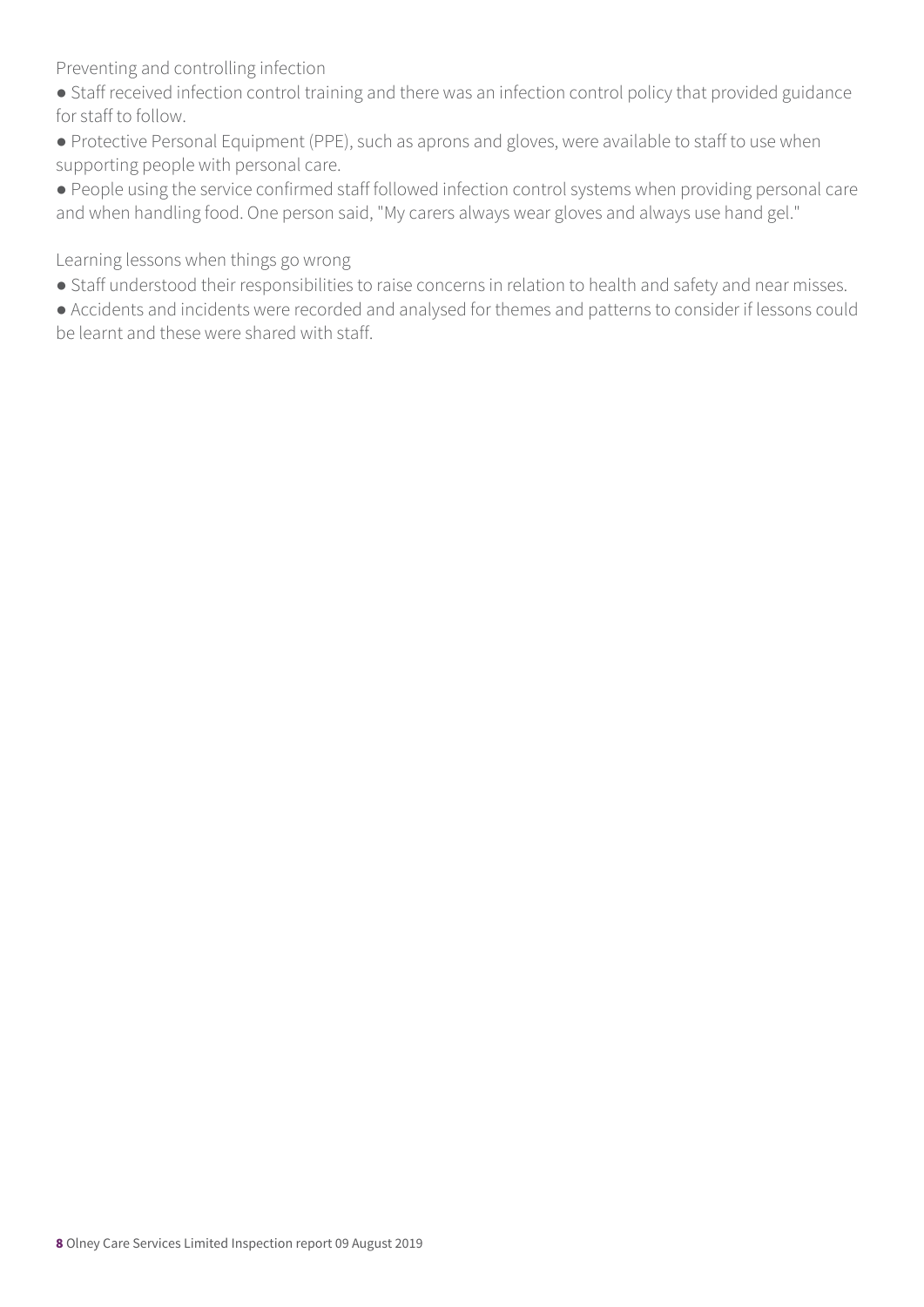### Is the service effective?

## Our findings

Effective – this means we looked for evidence that people's care, treatment and support achieved good outcomes and promoted a good quality of life, based on best available evidence.

At the last inspection this key question was rated as Good. At this inspection this key question has remained Good: This meant people's outcomes were consistently good, and people's feedback confirmed this.

Assessing people's needs and choices; delivering care in line with standards, guidance and the law

● Senior staff carried out thorough assessments of people's needs before they began to use the service and regularly reviewed them to ensure people's needs could be fully met.

● The assessment documentation showed that all aspects of a person's needs were considered including the characteristics identified under the Equality Act and other equality needs such as people's religious and cultural needs.

Staff support: induction, training, skills and experience

- People received support from staff that were competent and had the skills and knowledge to care for their individual needs. One relative said, "The carers are well trained. They know what to do and they get [family member's] care just right."
- Staff told us, and records confirmed they completed an induction and regular ongoing training that was relevant to their role. One staff member said, "In my opinion the training is very good. I was able to do some shadowing when I first started, and I had a very thorough induction."
- Staff told us, and records confirmed that staff received support through one to one supervision and staff had received spot checks of their practice to ensure they were providing care in line with people's needs.

Supporting people to eat and drink enough to maintain a balanced diet

- Where the provider took on the responsibility, staff supported people to eat and drink enough. People told us their meals were either prepared by themselves or with support from the staff. One person said, "My carers will cook me meals from scratch. It's not just microwave meals. I don't like them."
- Care plans documented people's preferences and any special requirements they had with food and drink. One staff member told us, "We support lots of people with meals. Some like their meals to be cooked fresh and some just like us to heat up a meal in the microwave. I did food hygiene training, so I know how to prepare food safely."

Staff working with other agencies to provide consistent, effective, timely care. Supporting people to live healthier lives, access healthcare services and support

- The service worked in partnership with other agencies and health and social care professionals to maintain people's health. For example, other care providers, people's GP's and district nurses.
- People gave us many examples of how staff had supported them to attend health care appointments. For example, three people told us how staff had supported them to go to hospital appointments.
- People's care records contained information about people's medical history, their current needs, and the healthcare professionals to contact should relatives or staff have any concerns about people's deteriorating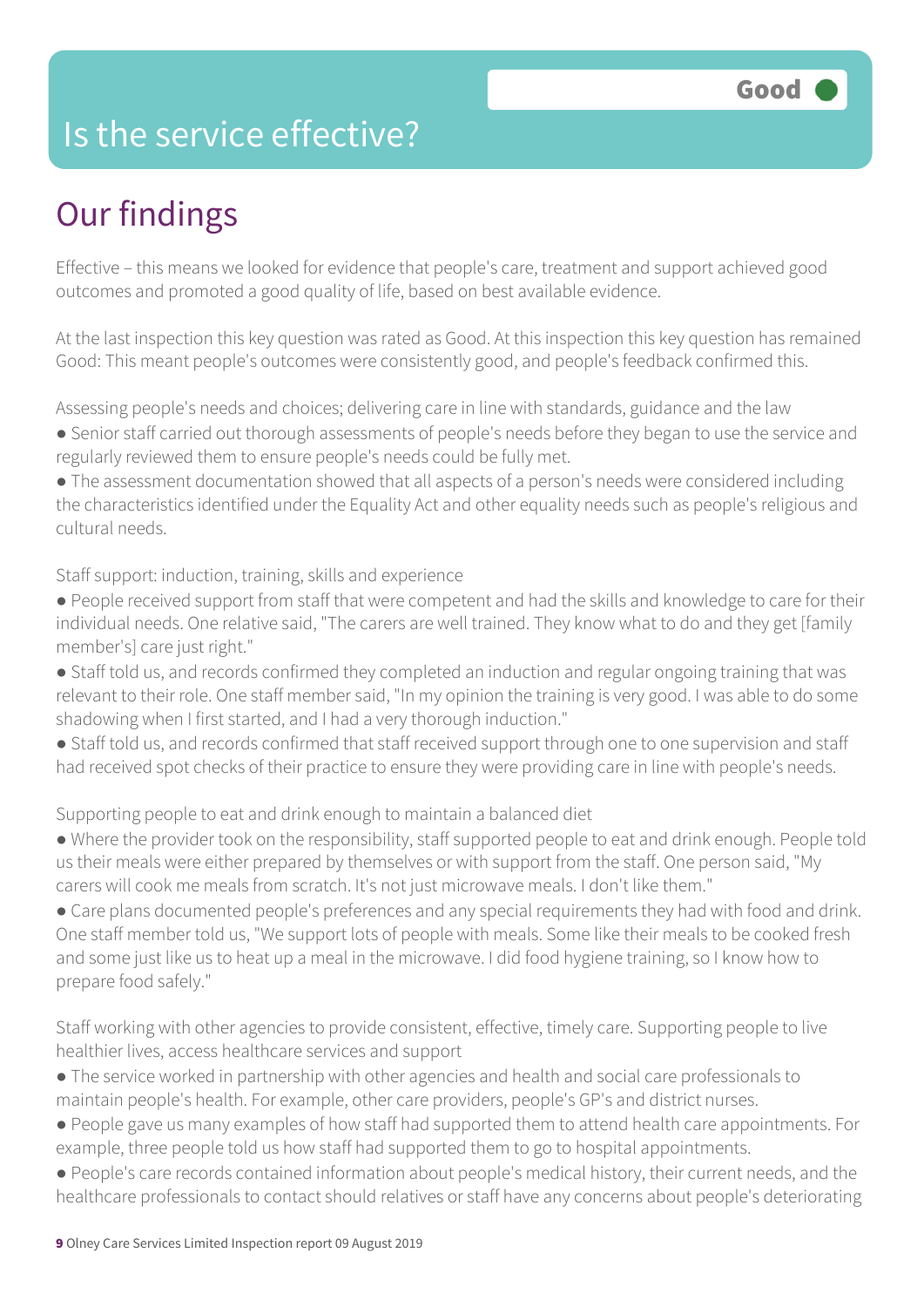health.

Ensuring consent to care and treatment in line with law and guidance

• The Mental Capacity Act 2005 (MCA) provides a legal framework for making particular decisions on behalf of people who may lack the mental capacity to do so for themselves. The Act requires that, as far as possible, people make their own decisions and are helped to do so when needed. When they lack mental capacity to take particular decisions, any made on their behalf must be in their best interests and as least restrictive as possible. We checked whether the service was working within the principles of the MCA.

People can only be deprived of their liberty to receive care and treatment when this is in their best interests and legally authorised under the MCA. When people receive care and treatment in their own homes an application must be made to the Court of Protection for them to authorise people to be deprived of their liberty.

● The registered manager confirmed no people using the service were currently subject to any restrictions under the Court of Protection.

● Staff understood the importance of supporting people to make choices and maintain their independence, and people we spoke with told us their consent was always gained from staff before carrying out any care.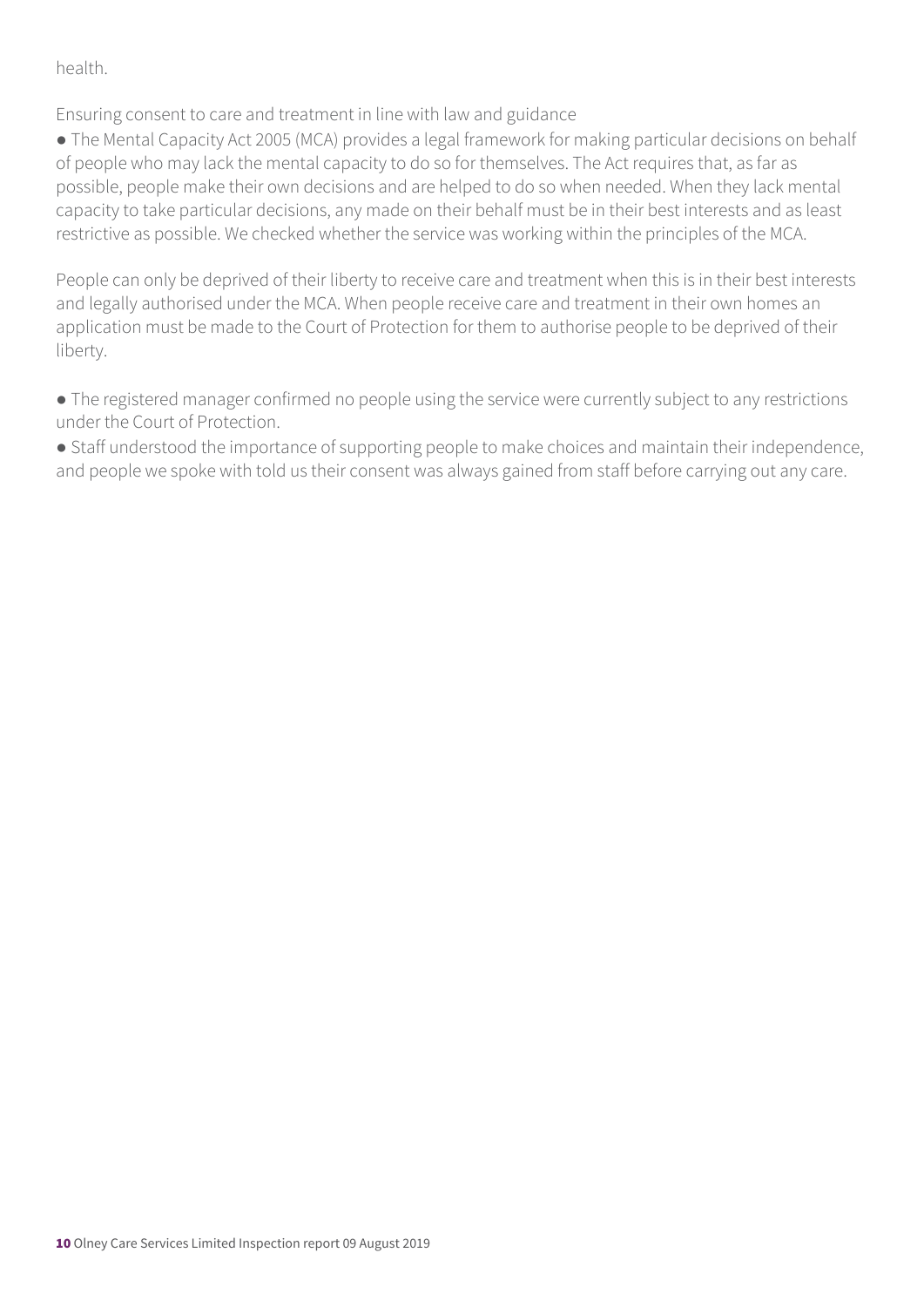### Is the service caring?

## Our findings

Caring – this means we looked for evidence that the service involved people and treated them with compassion, kindness, dignity and respect.

At the last inspection this key question was rated as good. At this inspection this key question has now improved to Outstanding: This meant people were truly respected and valued as individuals; and empowered as partners in their care in an exceptional service.

Ensuring people are well treated and supported; respecting equality and diversity

- Staff had developed meaningful and very caring relationships with people. One person told us, "Exceptional care. The carers are fantastic. I cannot fault them." Another said, "They treat me as an equal." A relative commented, "We struck lucky when we found this agency. They are our extended family. [Family member] gets such good care that we don't have to worry anymore."
- People valued their relationships with the staff team and felt that they often went 'the extra mile' for them which made them feel valued. For example, when one person needed to attend a very important hospital appointment. However, the appointment was very early, and the service was finding it difficult to facilitate. A staff member offered to take the person to their appointment on their morning off, returning to commence their afternoon calls.
- Another example of when staff went the extra mile was when one staff member attended a call to a person who had had a fall. Another staff member who was on a day off offered to help the attending staff member and drove 16 miles to support them. They then went on to assist the staff member with their other calls as they were running late and didn't want people to miss their care call.
- Staff made every effort to support people and help them in times of need. One person had been ill and confined to their bed for a number of weeks. Staff recommended that to reduce their boredom they purchase another television for their bedroom, so they could watch their favourite programmes. Staff supported them to buy a TV they could afford and arranged for a family member to install it. Unfortunately, they were not able to install the TV, so a staff member and their spouse spent a Saturday morning buying the necessary equipment and installing the TV for them.
- Staff were highly motivated and inspired to offer care that was selfless and considerate. For example, a person became ill while they were out shopping with a staff member. The member of staff drove them straight to the hospital as they felt it was quicker than taking them home and calling 999. The staff member stayed with the person at the hospital throughout the day and then drove them home when they were discharged late in the evening; settling them into bed safely; getting home just before midnight. They were then back at work the next morning.
- We saw compliments received from people and relatives who had used the service. One read, 'Please accept my grateful thanks for all the help and care you have given me over past few months. It has greatly been appreciated. You have a good group of carers and should I ever need help in the future I need look no further than Olney Care.' We saw another compliment from the ambulance crew who praised a staff member for their intervention after finding a person on the floor.
- Health and social care professionals we contacted during the inspection confirmed they found the service very caring and supportive of people's needs. One comment we received was, "The care people receive from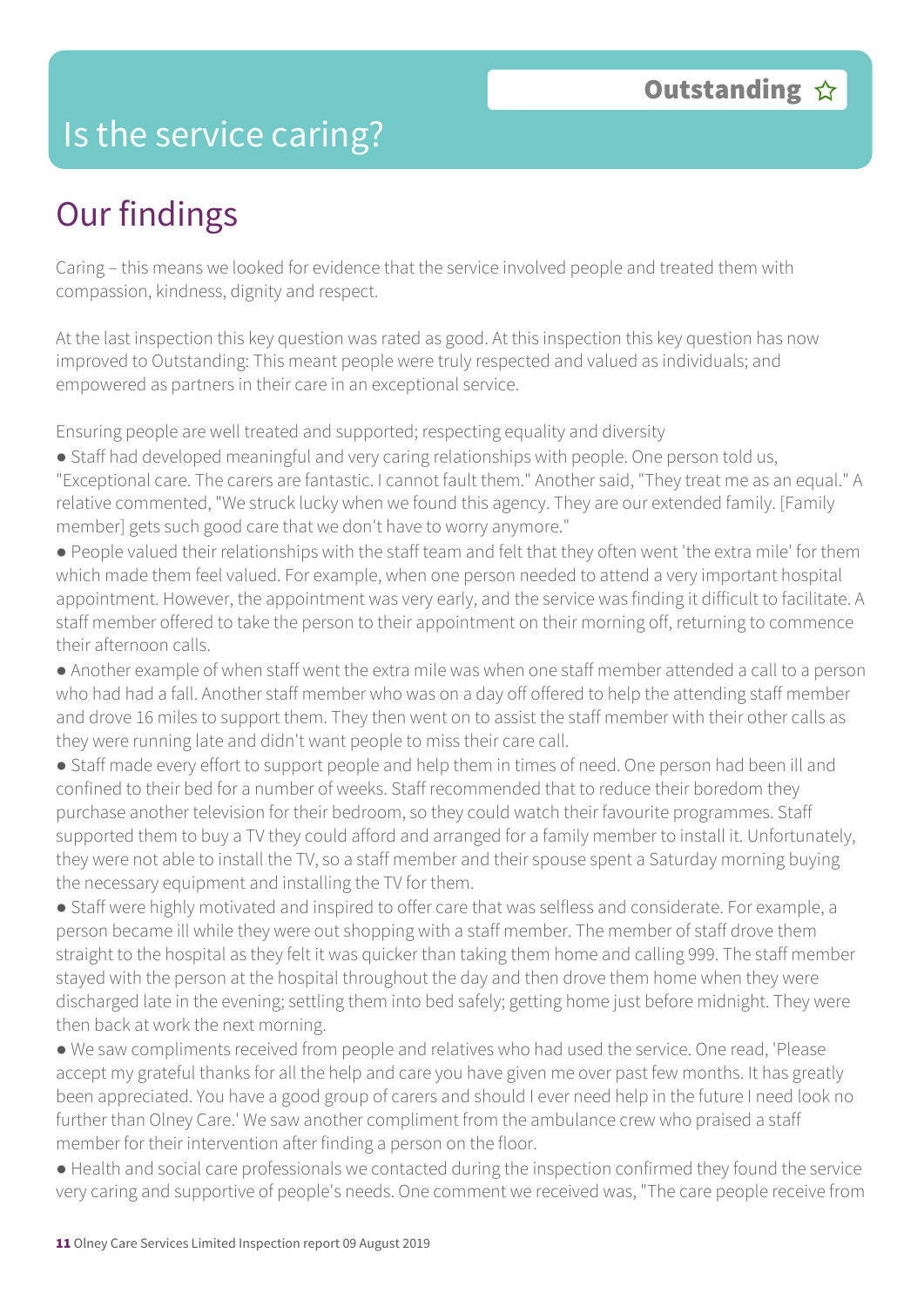Olney Care Services is very caring and staff go out of their way to provide the support people need."

Supporting people to express their views and be involved in making decisions about their care

● People were fully supported to express their views and be involved, in making decisions about how they wanted their care to be provided. For example, the initial assessment and care plans were always completed with people and their families and took into account their wants and wishes.

● Consistent staff teams were very important to people and the management team ensured people were fully involved in making decisions about the staff who provided their care. For example, staff were introduced to people before they commenced providing their care and people were able to express their views about the staff and their satisfaction of their care.

• The service was dynamically responsive to any changes to a person's care needs. Staff asked people daily about their wellbeing, health concerns and any requests or changes they needed to their care package. Families were involved in the review process, so the management team could gage their feedback and input to the care needs of their family member.

● People and their relatives or representatives were regularly asked for their views on their care plans and the delivery of their service. One person told us, "I am very impressed by this agency. The managers provide my care sometimes and they always ask me 'how is your care and do you need any changes?' They are easy to contact, and they are always quick to respond."

● The management team were actively involved in people's care and they ensured they visited people on a monthly basis. During these visits they asked for feedback directly in relation to compliments and complaints. This meant they were able to deal with people's feedback or requests straight away.

● Information was made available to people about using an independent advocate if this support was needed. An independent advocate helps people have a stronger voice and to have as much control as possible over their own lives. However, the people currently using the service were supported by close friends and relatives and did not require an independent advocacy service.

● The management team ensured staff respected people's diversity. Staff were supportive of people of all faiths. Where people expressed a faith, staff supported them to attend their chosen place of worship. The service had systems in place to ensure people were protected against discrimination.

Respecting and promoting people's privacy, dignity and independence

● Staff were excellent in enabling people to remain independent and people confirmed this. For example, staff encouraged people to do as much for themselves as possible. Spot checks carried out by senior staff involved observations of staff practice and whether they were encouraging people to be as independent as possible.

● Staff were excellent at ensuring people's privacy and dignity was fully maintained. People's feedback was overwhelmingly positive about this. One person said, "My carers are very respectful of my needs. I get very dignified care. I'm very happy and feel that the carers are my friends. I couldn't be happier." A relative commented, "They treat [family member] as an equal. They really do value [family member] and that makes this company special."

• All staff were aware about the importance of maintaining people's confidentiality. They confirmed they had read the confidentiality policy and would not share information with people unless it was necessary.

● Electronic care records were password protected and information about people's care was only shared with people's consent and on a need to know basis.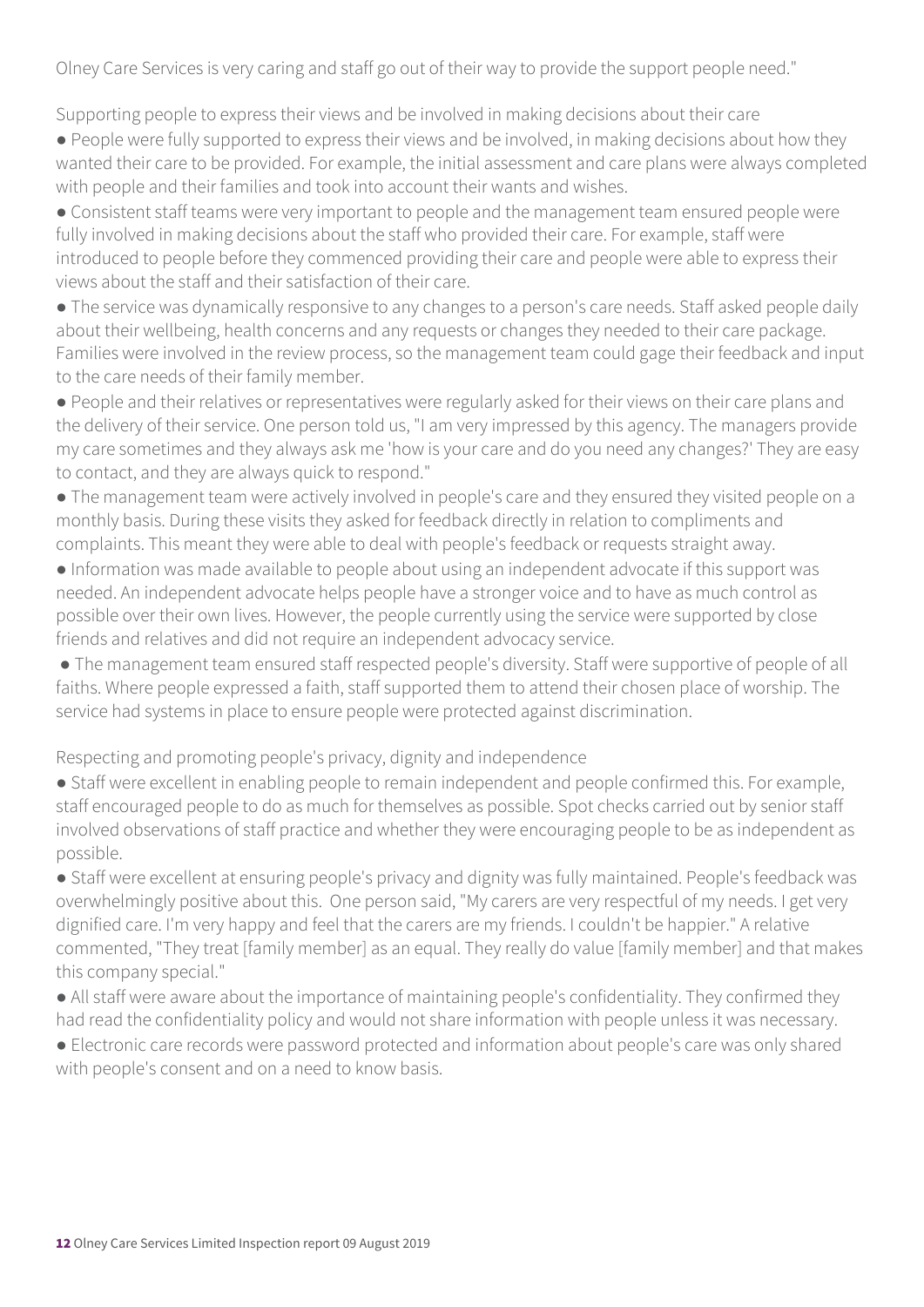### Is the service responsive?

# Our findings

Responsive – this means we looked for evidence that the service met people's needs.

At the last inspection this key question was rated as Good. At this inspection this key question remained Good: This meant people's needs were met through good organisation and delivery.

Planning personalised care to ensure people have choice and control and to meet their needs and preferences

- People's needs were assessed prior to them receiving a care package and information from the need's assessment was used to develop a detailed care plan.
- The initial assessment and people's care plans considered their preferences about how they wished to be supported, which included any cultural or religious requirements. Staff we spoke with knew people well, and the care they wished to receive.
- People told us they received good quality care that met their needs. One person said, "My carers are excellent. I can only say ten out of ten for excellence." A relative commented, "[Family member] gets the best care. The carers have got it exactly right and I don't have any concerns. I have peace of mind and I feel more relaxed knowing that [family member] is so well looked after."
- We saw that care plans had been kept under review, to make sure they reflected people's current circumstances. The registered manager told us, "We review the care plans regularly or when there are any changes." This helped ensure staff provided up to date and appropriate support to people.

#### Meeting people's communication needs

Since 2016 onwards all organisations that provide publicly funded adult social care are legally required to follow the Accessible Information Standard (AIS). The standard was introduced to make sure people are given information in a way they can understand. The standard applies to all people with a disability, impairment or sensory loss and in some circumstances to their careers.

- People's communication needs were identified so information about the service could be provided in a way all people could understand.
- The service users guide contained information for people about how they could have information made available to them in a different format if it was needed.

Supporting people to develop and maintain relationships to avoid social isolation; support to follow interests and to take part in activities that are socially and culturally relevant to them.

● Where the service was responsible, people were supported to follow their interests and take part in activities in the wider community to avoid social isolation. For example, staff supported two people to go shopping and out for lunch on a weekly basis. Some people were supported to attend weekly social clubs held local.

● When staff completed the initial assessment of people's needs staff recommend local social activity clubs that they may be interested in joining. Staff also supported family members with a sitting service to support people's carers.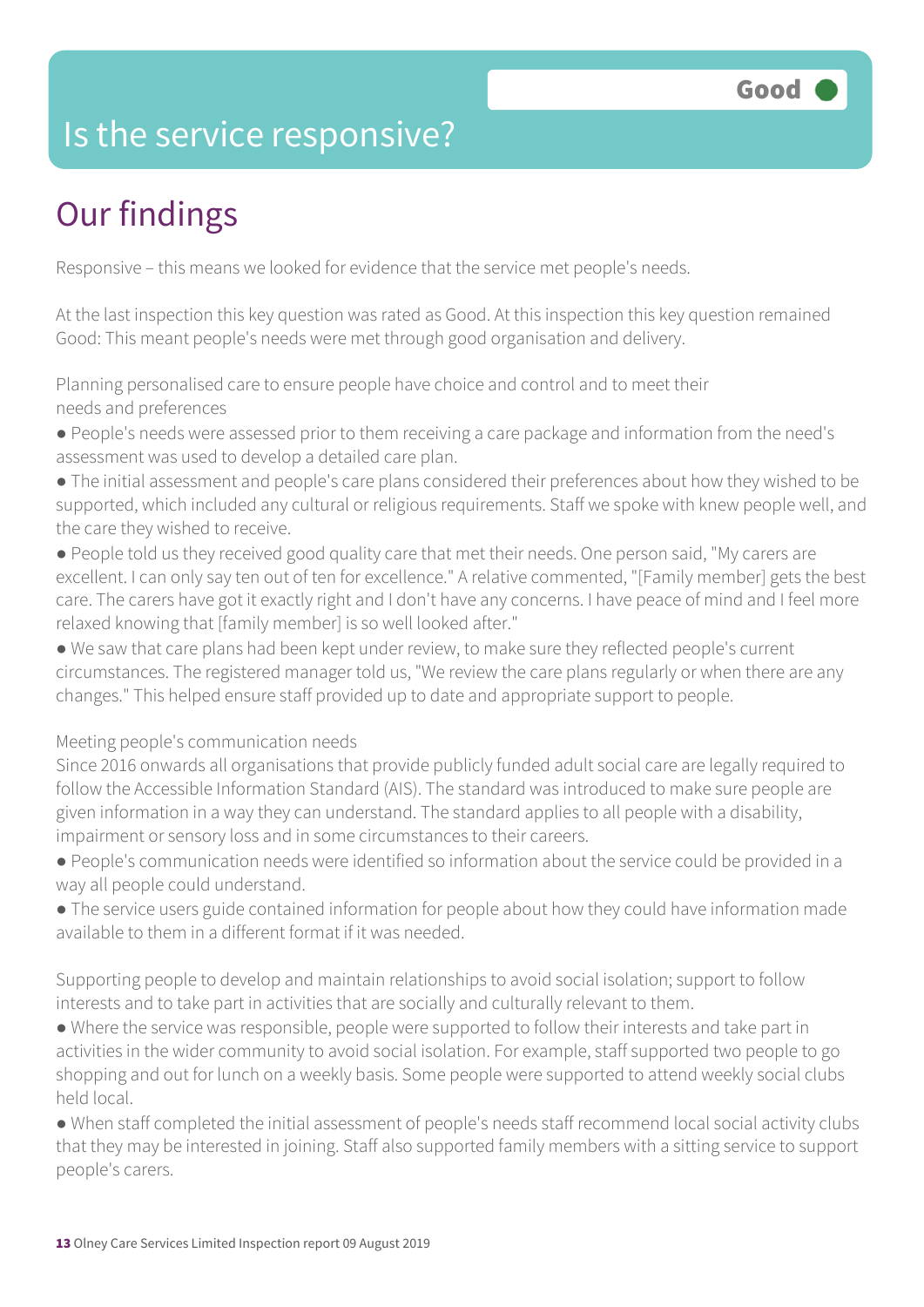Improving care quality in response to complaints or concerns

- There was a complaints procedure which was accessible to people using the service and was easy to use.
- People said they felt comfortable to make a complaint if they needed to. One person told us, "I would talk with [name of registered manager] if I wanted to make a complaint, but I have nothing to complaint about."
- We saw that the service had received one complaint. The provider had responded and investigated the complaint in line with their complaint's procedure.

#### End of life care and support

- At the time of our inspection the service was not providing any end of life care to people.
- The service worked in partnership with the community nursing team and the specialist local palliative care hospice when a person needed support at the end of their life.
- The provider had sensitively explored people's preferences and choices in relation to end of life care where it was required. There were policies and procedures in place to meet people's wishes for end of life care.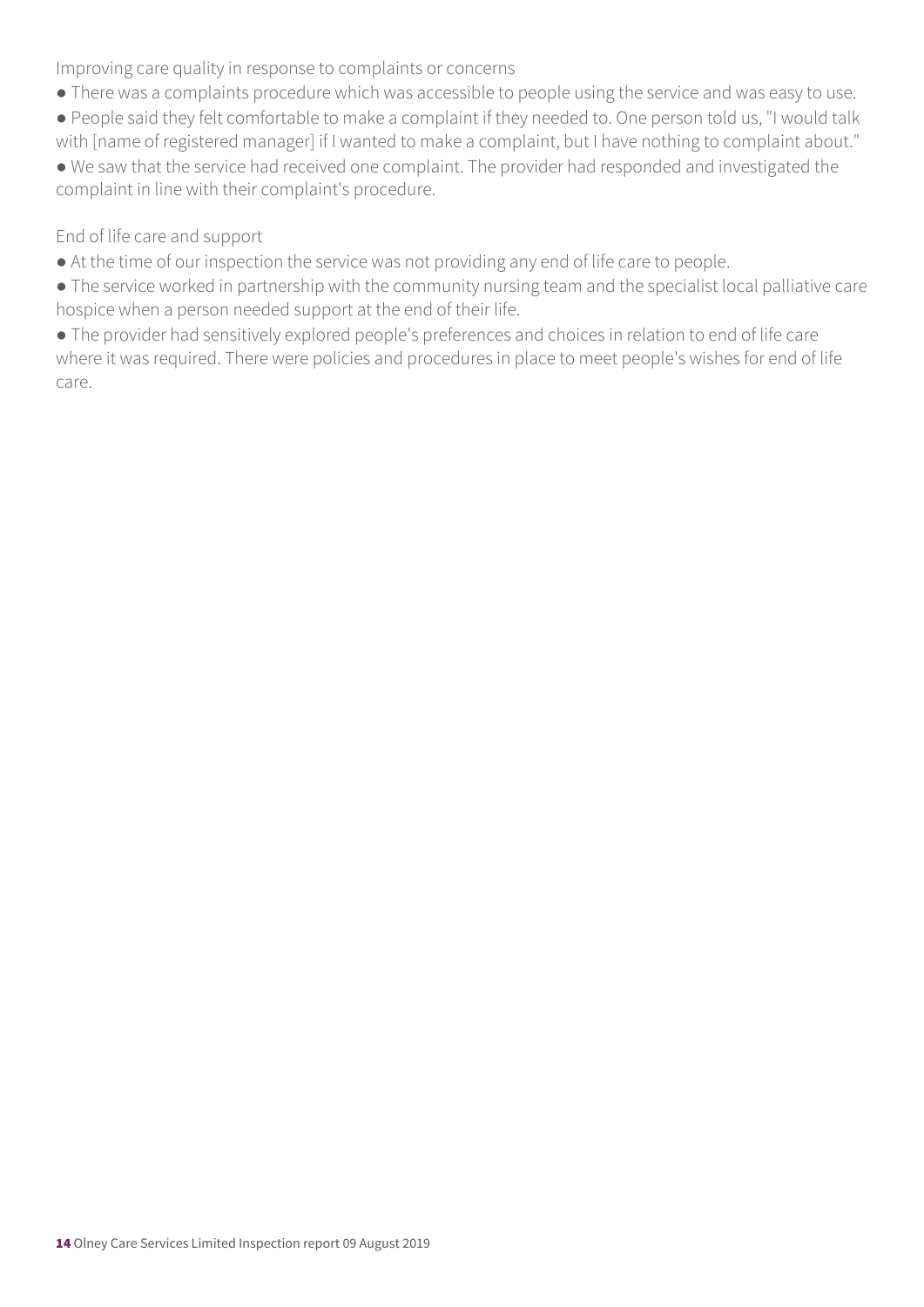### Is the service well-led?

## Our findings

Well-Led – this means we looked for evidence that service leadership, management and governance assured high-quality, person-centred care; supported learning and innovation; and promoted an open, fair culture.

At the last inspection this key question was rated as Good. At this inspection this key question remained Good: This meant the service was consistently managed and well-led. Leaders and the culture they created promoted high-quality, person-centred care.

Promoting a positive culture that is person-centred, open, inclusive and empowering, which achieves good outcomes for people

- The staff and management team had values that placed people at the centre of the service and promoted their independence, enabling them to make choices about their lives as much as possible.
- People and their relatives told us that the registered manager and the service manager knew people well and were available to them. One person said, "[Registered manager] and [service manager] do my care sometimes. They know me very well and give me good care. I can talk with them about anything."
- The management team worked closely with people and staff, leading by example, and ensuring people had a say in all aspects of their care.
- Staff provided positive feedback about their experiences working at the service and the support that was provided to them. One member of staff said, "The managers are very good. They have an open-door policy and we [meaning staff] always pop in for a chat and a cup of tea."
- Effective communication systems were in place to ensure that staff were kept up to date with any changes to people's care and support systems to staff. For example, the provider used a secure social media platform to keep in communication with the staff. This ensured staff were kept up to date with work schedules and any sudden changes in people's needs. A member of staff said, "It works really well. We can get information about any changes in a few minutes."

How the provider understands and acts on the duty of candour, which is their legal responsibility to be open and honest with people when something goes wrong

- The management team ensured there were systems in place to ensure compliance with duty of candour. The duty of candour is a set of specific legal requirements that providers of services must follow when things go wrong with care and treatment.
- Staff knew how to whistle-blow and knew how to raise concerns with the local authority and the Care Quality Commission (CQC) if they felt they were not being listened to or their concerns acted upon.

Managers and staff being clear about their roles, and understanding quality performance, risks and regulatory requirements

- Staff were clear about their roles and responsibilities towards the people they supported and felt listened to. They had regular supervisions and comprehensive training which ensured they provided the care and support at the standards required. One member of staff told us, "We get so much support from the managers. This is the best company I've worked for."
- The registered manager had a quality assurance system in place which ensured all aspects of the service